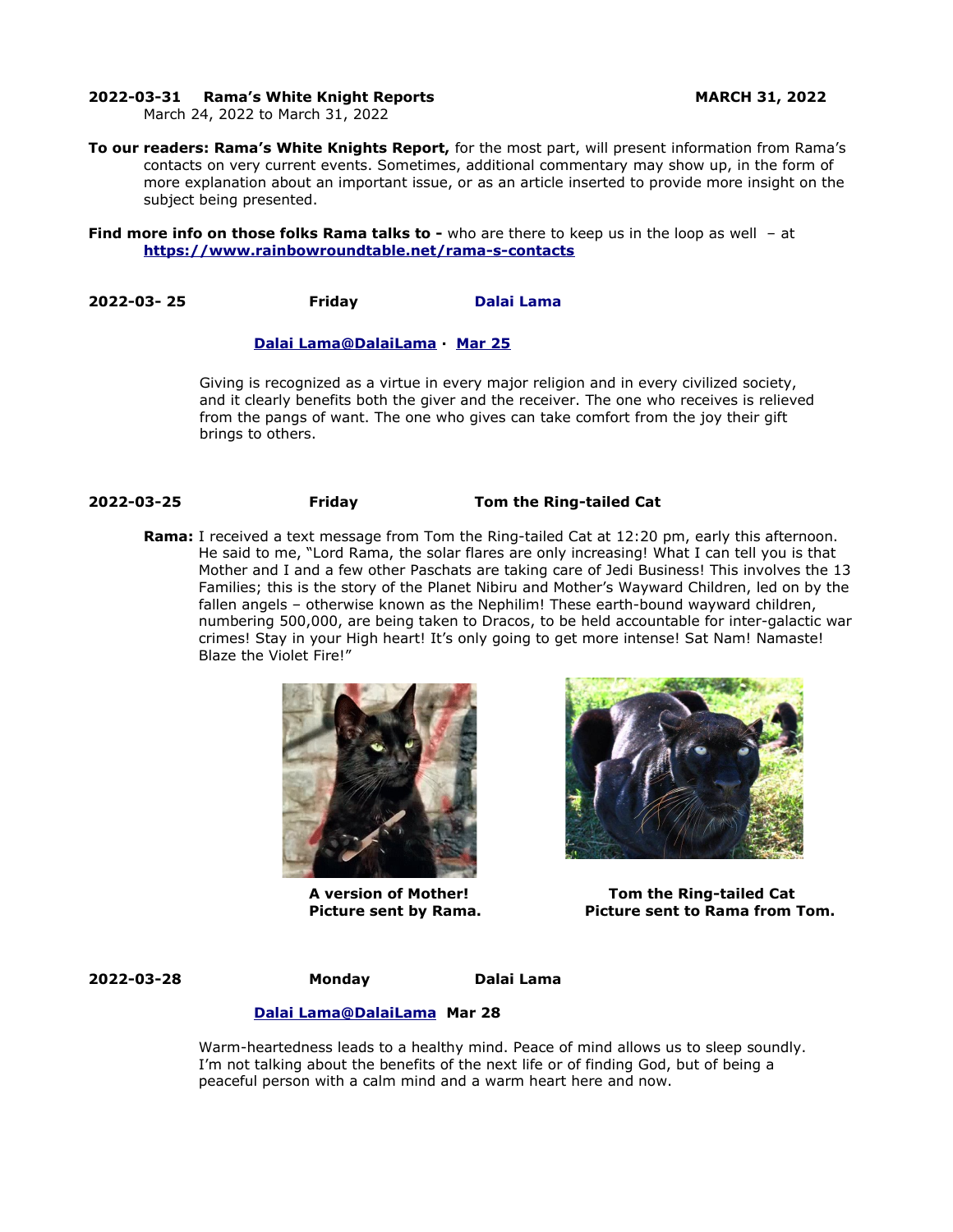**2022-03-28 Monday Tom the Ring-tailed Cat**

**Rama:** I received a text message from **Tom the Ring-tailed Cat** at 12:30 pm this afternoon. He said to me, "Lord Rama, there are monstrous solar flares going on now! And there have been radio black outs across Mother Gaia. Short wave radio operators have been having problems with their equipment.

"This is about sending the Violet Flame into the Heart of Darkness, so to speak, to shine the light on the old, fallen matrix and dissolve it into the Light of 10 Trillion Suns! Pay no attention to that old man behind the curtain who is trying to play the Wizard of Oz; he's just a holodeck program as well!





# **2022-03-29 Tuesday Sweet Angelique the Cat**

**Rama:** I received a text message from **Sweet Angelique the Cat** at 12:15 this afternoon. She said to me: "Lord Rama, the solar flare activity is way up there today! Stay in your high heart! The Dark Side is pushing very hard to get their way and keep their old world order in control of Mother Gaia and her people.

"We are in a new cycle. As the Light continues to pour in, the Khazarian Mafia are at their end. Stop the war on consciousness! All we are saying is 'Give peace a chance.' Sat Nam. Namaste! Blaze the Violet Fire!"

### **2022-03-30 Wednesday Lianara**

**Rama:** I called Lianara at 12:10 early this afternoon. I initiated, on my smart phone, a way to see each other while we were talking!

Lianara said to me, "Lord Rama, there was an X-1.38 class solar flare early today. As a result, ascension symptoms are very high today – again! The electro-magnetic field is fluctuating wildly!

"The Dark Side has made their bed; let them sleep in it! Remember – we are beings of Divine Love and Infinite Light. All 500,000 of our recalcitrant sisters and brothers are being ushered to Dracos by Mother Sekhmet's Paschat warriors. We are watching their demise as we speak.

The Khazarian Mafia – aka the United States Deep State – have bombed over 70 hospitals and medical centers in Ukraine. This is NOT



SDO/AIA 131 2022-03-30 17:35:56 UT

Russia; it is our Black Ops with the complicity of President Zelensky of Ukraine, as he is an asset of our Deep State.

"Blaze the Violet Fire into the Heart of Darkness! They will get it, even as they reject it! Blaze the Violet Fire! Sat Nam! Namaste!"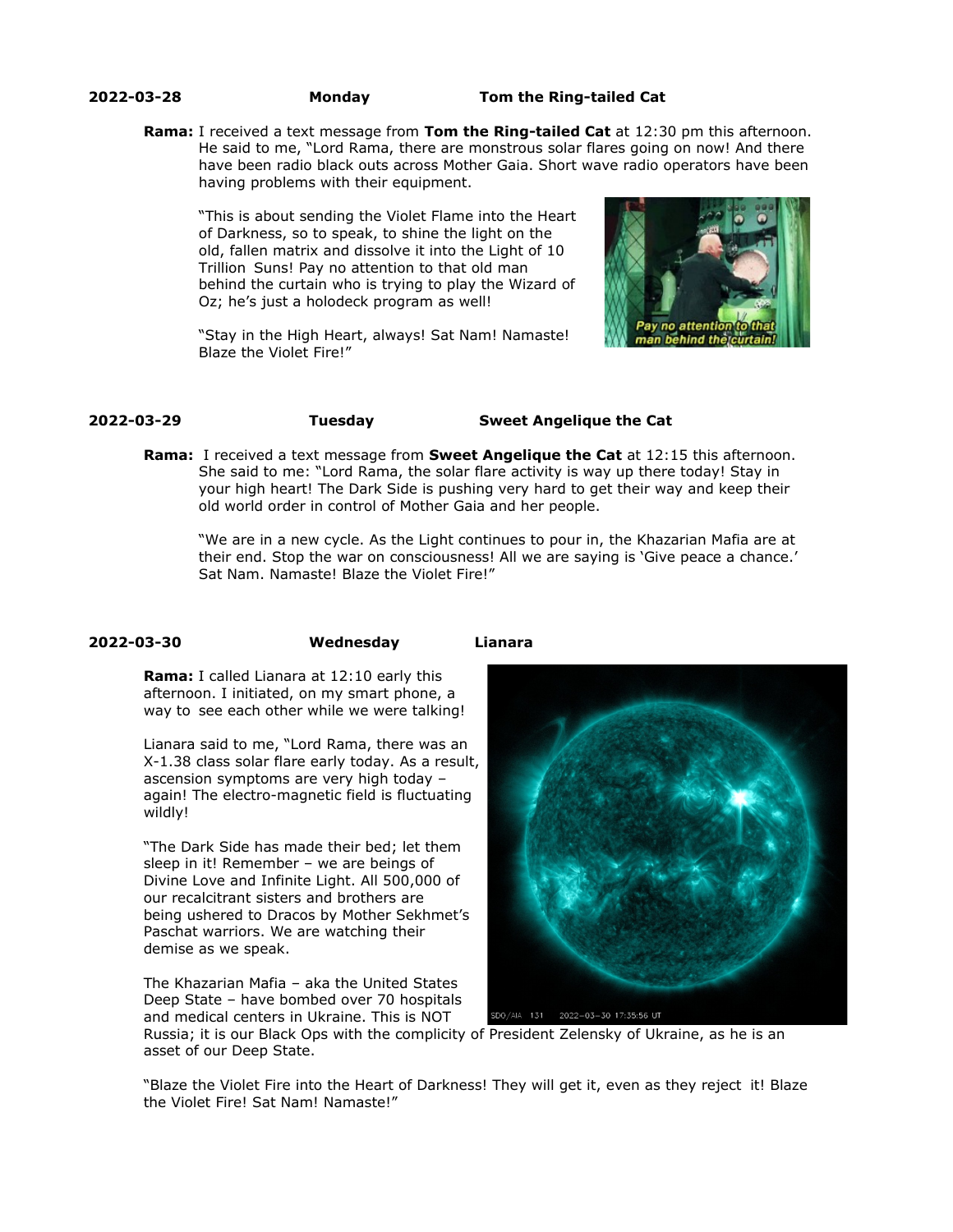**Note from Rama:** I heard on *Native America Calling* today, Don Miguel Ruiz, a Mayan Shaman. He was talking about the program recently set up by a group of young doctors who are using psychedelic medicine to help veterans release their PTSD and come back to wholeness.

> This is an alternate path to wellness, alleviating the side effects of using allopathic medicine. It is awakening these ones to higher consciousness and Freedom's Holy Flame.

Aho mitakuye-oyasin.

['all my relations' - a Lakota phrase]



## **2022-03-31 Thursday King of Swords, Lady Nada**

**Rama:** I received a call from the King of Swords and Lady Nada at 12:15 pm early this afternoon. They said to me: "Lord Rama, the solar flares are a gift to Mother Earth as she is raised up by these energies to the level of a star. In conjunction with Helios and Vesta, the Sun behind the Sun, we are in for a royal ride to a new reality. That Reality is where all the Rainbow Nations are here.

"The 13 Families are in their final moments once again. We say this to let you know that the 13 Families' old paradigm reality is part of a simulated reality of the last 13,000 years and, again, IT IS AT ITS END!

"We are approaching a new moon as we enter a new Astrological Year tomorrow morning, April 1<sup>st</sup> at 2:24 AM, EDT. Happy New Years Eve! We are here to let you know, Lord Rama, as we approach this coming Easter, expect magic and miracles of the most wonderful kind! Go out and connect with Goddess! Spring is here! Go out and listen to the Oneness. Sat Nam! Namaste! Blaze the Violet Fire!"

'At night, the beacon of a candle flame in its window was like a lighthouse in the clouds.'

For a century, the **Abbot Pass Hut provided refuge for climbers high in the Rockies**. But now its glacial foundation is melting from climate change and the stone cabin is losing its footing. Read climber Sid Marty's [requiem for a mountain](https://go.thetyee.ca/t?r=3685&c=43884&l=90&ctl=BEB42:A361EF78DAC1FA97F896C958262242A767ADE39EE60F83FA&) [sanctuary](https://go.thetyee.ca/t?r=3685&c=43884&l=90&ctl=BEB42:A361EF78DAC1FA97F896C958262242A767ADE39EE60F83FA&).

Photo by Paul Zizka.



<https://thetyee.ca/Culture/2022/03/28/Requiem-Mountain-Sanctuary/>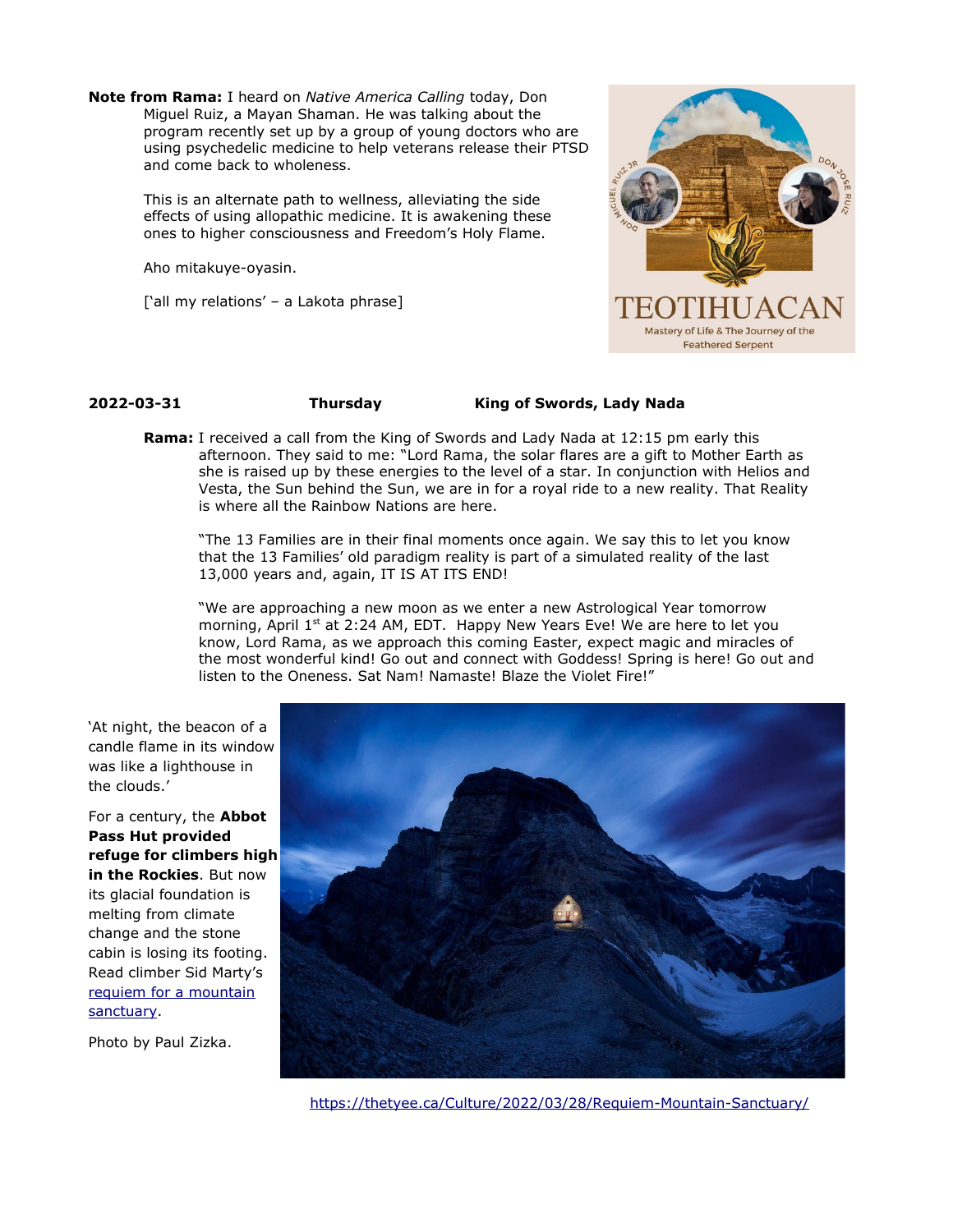### **2022-03-31 THE ORACLE REPORT** An X-Flare on the Eve of a New Year" - Thursday, March 31, 2022

**Tzolkin/Soul Kin Sacred Count:** 11 Deer (gently finding your place in the universe)

### **Moon in Aries**

### **Balsamic Moon Phase:** release

**Higher Octaves:** leadership, rationale, integrating age old wisdom, willpower, the truth in the image, The Savior, recognition, expanded sphere of influence

**Lower Octaves:** overbearing, undue reliance, too much attention based on appearance rather than substance, controlling behavior, assumptions, distortions

**MISSION:** assume control over your life by accepting yourself AS IS and know that a Higher Power is empowering you

Yesterday's X-flare occurred conjunct Jupiter at the familiar Sabian symbol of "a man bringing down the new law from Mount Sinai." Without a doubt, God's law is descending.

This means the "wild" in this astrological new year's theme of "a flock of wild ducks" will begin manifesting in earnest. Mindsets that are "human" begin to spread their wings to fly above and over toward freedom. Mindsets that are "archontic" begin to fold in to themselves to brace for impact.

The marking point in the spiritual battle came on Friday, March 25, 2022, with **[Francis' "invoking"](https://ning.us14.list-manage.com/track/click?u=dffe88256521801aa822ffdd9&id=1a438101c7&e=1395d6c5fa)  [Russia and Ukraine to the Immaculate Heart of Mary.](https://ning.us14.list-manage.com/track/click?u=dffe88256521801aa822ffdd9&id=1a438101c7&e=1395d6c5fa)**

I say "invoking" because this was a strategic maneuver, one that would divide the nwo, which the Mahavidyas indicated the day before, Thursday, March 24th. From [Space Weather on Phoenix's show](https://ning.us14.list-manage.com/track/click?u=dffe88256521801aa822ffdd9&id=113f89341e&e=1395d6c5fa):

*On 4 Sun, purpose and direction are being re-examined. The four corners of insight, knowledge, experience, and our spiritual connection steer us through changing conditions today. The globalists will experience divisions and separations among their ranks because, at this point in time, they seriously disagree on how to implement their agenda of a new world order. This disrupts their usual method of order out of chaos because they are not in control of the chaos. They are at "cross-purposes." Some will go this way and others will go that way, creating an organic "divide and conquer" on themselves. There is no chaos with We The People. We have a line of sight on the future -- we already know we have won because tyranny always falls and liberty always wins.*

This is a longer discussion, but the thing to take away from this is that Higher Powers are engaging (if you had any doubt) the archons and their minions as this astrological year ends and the new year begins. They are "setting things up." This drives things "wild."

The New Astrological Year begins overnight, (tonight) Friday, April 1, 2022, at 1:24 am EST. Today, the Sabian symbols reveal the energies that take us into "the night."

**1 - RULE YOURSELF -** The Sun is discharging "the ruler of a nation." This is such a grand symbol and it carries a great deal of power. The decision to take care of oneself is paramount with this symbol. One simple thought can change the balance of power in our own holistic "mind, body, and soul" that reverberates through the fellowship of humanity, and changes it.

**2 - BALANCE -** Three of the planets are disseminating themes of balance. Interrupted balance, emotional balance, and the balance between the past, present, and future are seeking equilibrium.